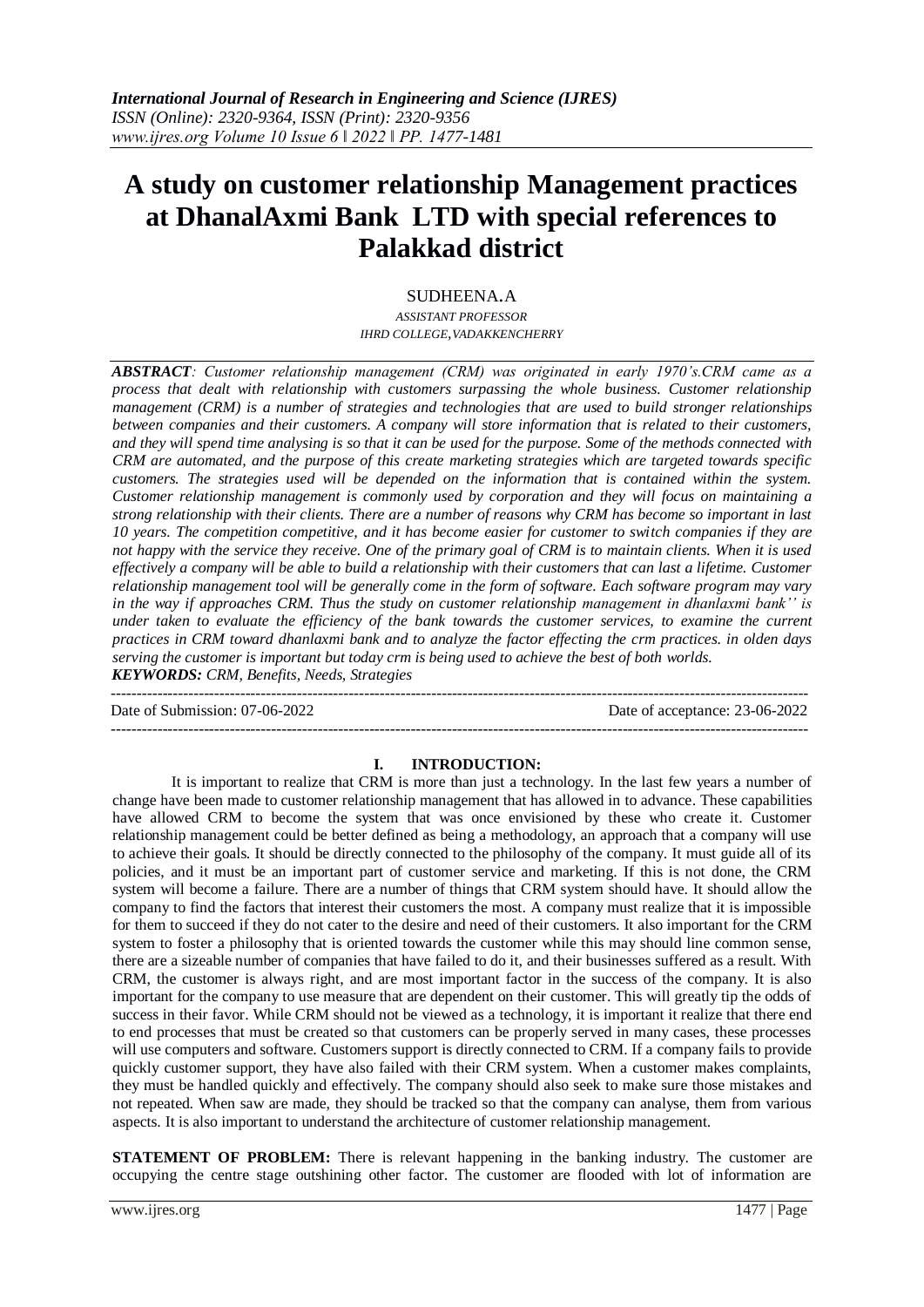becoming more savvy. This has increased the completion among the bankers. The competitive forced over the year are competing the bankers to concentrate more an increasing the number of customers and in providing better service quality. In other words CRM has become a major focus for the bank. The bank is present era are facing stiff competition and they are struggling to find a place in the industry. They have realized the fact that CRM is a powerful tool a achieve success in their business. CRM is an effect tool for the banks to accurate new customers and to certain the stance once.

## **OBJECTIVES OF THE STUDY**

- To examine the current practices in CRM.
- To analyse the factors affecting the CRM practices in Dhanlaxmi bank.
- To evaluate the issues faced by customers from Dhanlaxmi bank at Palakkad district

## **II. RESEARCH METHODOLOGY:**

Research design for the study is descriptive and analytical. In nature the present study was conducted to evaluate the efficiency of the bank towards the customer service, to examine current practices in CRM and to analyse the factors affecting the CRM practices. Sample of 30 customers of Dhanlaxmi bank was selected from the population of Palakkad district. The primary data was collected directly from respondents by personal interview through questionnaire and personal discussion with manager. The secondary data is basically collected from websites, articles and journals, published by bank. The statistical tool used for analyse primary data is simple percentage analysis and weighted ranking method.

**THEORITICAL ASPECTS**: Customer relationship management (CRM) is a system for managing a computer's interaction with current and future customers. It often involves using technology to organize, automate and synchronize sales, marketing customer service and technical support. CRM refers to the practices, strategies and technologies that companies used to manage, record and evaluate customer interactions in order to drive sales growth by depending and enriching relationship with customer bases. CRM has its roots in relationship marketing which support the proposition that a firm can boost its profitability by establishing longterm relationship with the customers. CRM system are designed to compile information on customers across different channels or point of contact between the customers and the company which could include the company's website, telephone, live chat, direct mail, marketing material and social media. CRM system can also give customer facing staff details information on customer's personal information, purchase history, buying preferences and concerns. CRM is a long term approach and targets selected customers if focus on one to one or individualized relationship with the customer. CRM is a strategy and technology that is used to build stronger relationships between organizations and their clients. An organization will store information that is related to their clients and employees will analyse it to use it in forecasting and making reports. Some of the strategies of CRM software are planning for targeted marketing comparing towards specific clients. The strategies used will be relying on the information that is coming from the CRM system CRM software solution is commonly used by all kinds of cooperation that focusing on maintaining a strong relationship with their customers .CRM enables you to focus on your organizations relationship with individuals people – weather those are customer services uses, colleges a suppliers. Some of the biggest gains in productivity can come from moving beyond CRM as a sales and marketing tools and embedding it in your business from HR to customer's service and supply chain management. CRM is still at the infancy stage. It is concept that seeks to build long term relationship with customers. Through CRM initiatives it is expected to gain confidence and loyalty of the customers thus, the five best ways to keep customers coming back are: Be Reliable, Be Creditable, Be Attractive, Be Responsive, and Be Empathic. Benefits of CRM to banks:

• CRM banking focuses on customers

- Overall profitability
- Satisfied customers
- Centralized information
- Customer segregation
- CRM banking boots small banks
- Increased operational efficiencies and collaboration
- Marketing encyclopaedia

Benefits of CRM to customers: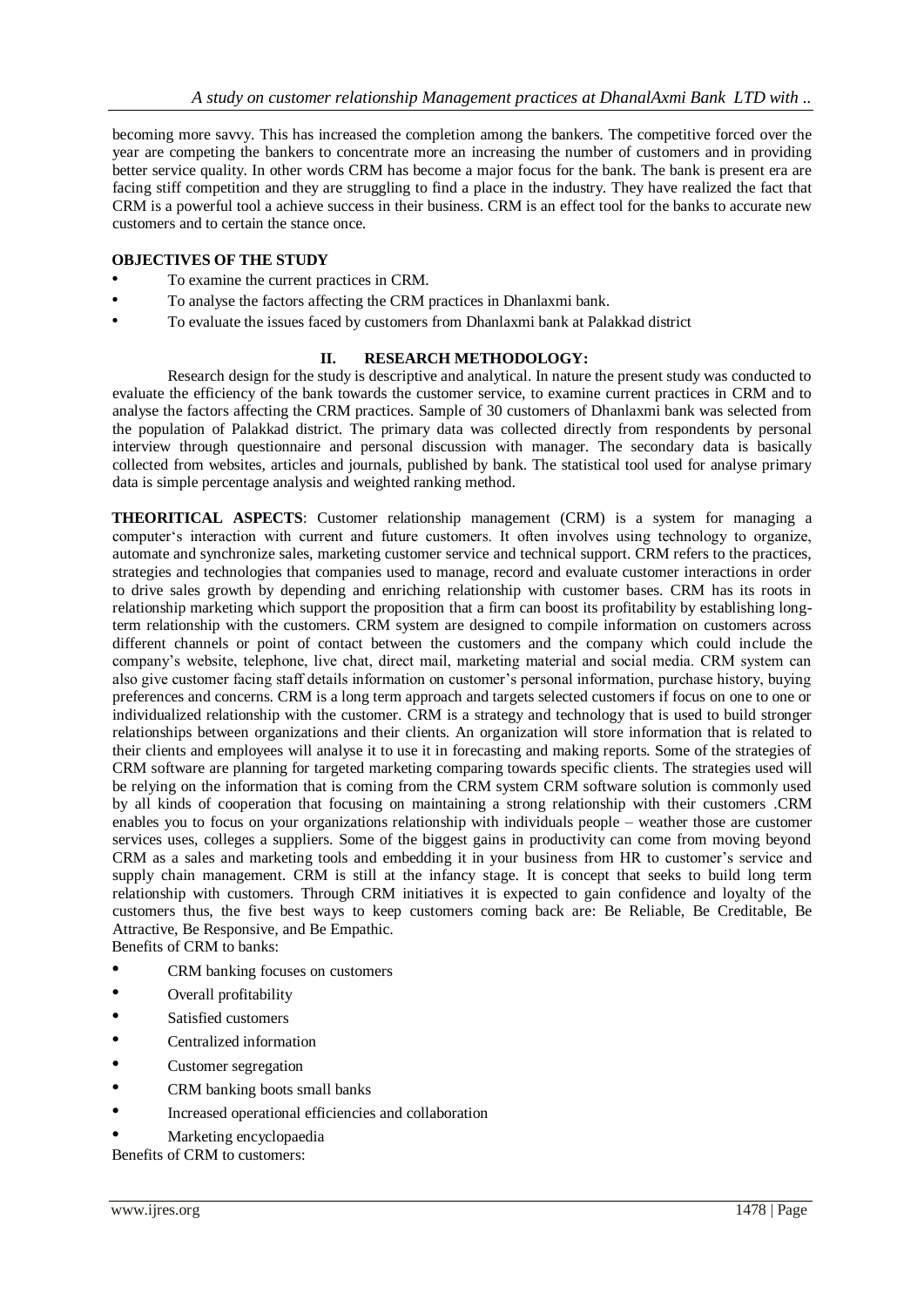• Optimization of the use of bank resources, such as alternative channels of distribution (internal and home banking)

Complaints that implement CRM make better relationship with their customers, achieve loyal customers and a substantial pay back, increased revenue and reduction cost.

## NEED OF CRM IN BANKING INDUSTRY

A relationship based marketing approach has the following benefits:-

1. Over time, retail bank customers tend to increase their holding of the other products from across the range of financial products or service available.

2. Long-term customers are more rarely to become refund source

3. The loyal relationship continues, the better a bank can understand stand the customer his/her needs and preferences and so greater the opportunity to tailor products a d service and cross – sell the products and service range

4. Customer in long term relationship all more comfortable with the service, the organization methods and procedures, thus helps reduce operating cost and costs arising of customer error. With increased number of banks, products and

Services and practicality nil switching costs, customers are easily switching banks, wherever they find better services and products, banks are finding it tough to get new customers and more importantly retain existing customers.

#### . THE CRM STATEGIES

Customer relationship management often through of as a business strategy that enables business to improve in a number of areas. The CRM strategy allows you to following:

- Understand the customers
- Retain customers through better customer experience
- Attractive new customers
- Win new clients and contracts
- Increase profitably
- Decrease customer management costs

## **DATA ANALYSIS AND INTERPRETATION**

Table No: 1

| <b>Attributes</b>       | Number of respondents | Percentage |
|-------------------------|-----------------------|------------|
| Due to brand name       |                       | 10         |
| Due to existing account | 6                     | 20         |
| Near to place           | 12                    | 40         |
| Features and benefits   | 9                     | 30         |
| Total                   | 30                    | 100        |

The above table 4.6 shows the majority of respondents (40%) convey the reason for opening an account on Dhanlaxmi bank is near to place. 30% of respondents are opening an account with attracted by benefits from bank.

 **Table No: 2 SATISFACTION ON CRM PRACTICES**

| <b>Attributes</b>          | <b>Number of respondents</b> | Percentage |
|----------------------------|------------------------------|------------|
| Highly satisfied           | 16                           | 53         |
| Satisfied                  |                              | 17         |
| Moderate                   |                              | 17         |
| <b>Highly Dissatisfied</b> |                              |            |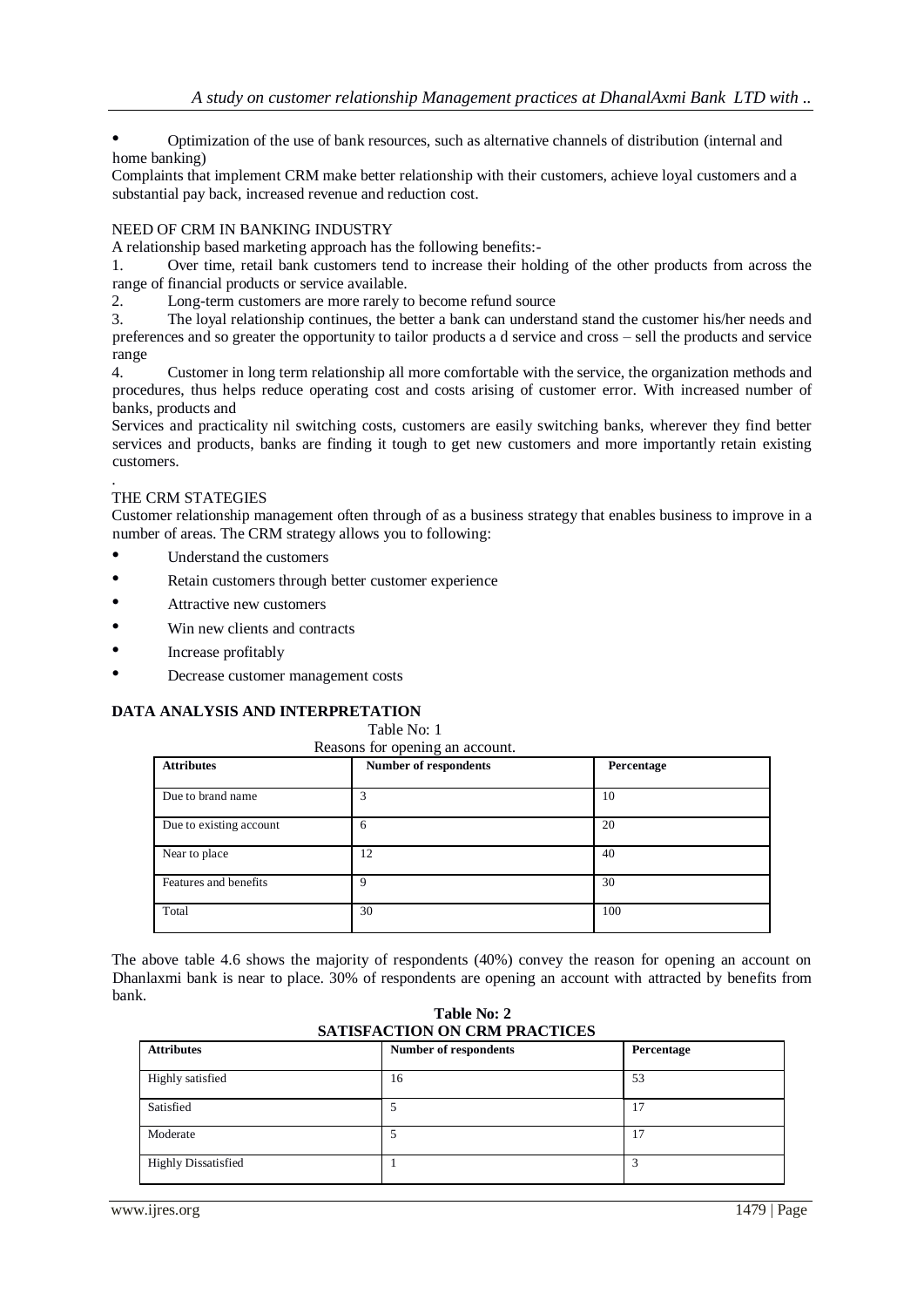| Dissatisfaction |    | 10  |
|-----------------|----|-----|
| Total           | 30 | 100 |

Source: Primary Data

The table reveals that the most important aspect for any organization is to be rated high on satisfaction level by its customers. Here, reflects that 53% of customers are highly satisfied some of them are dissatisfied (10%) and for 17% are both satisfied and moderate

**Table No:3 WIGHTED RANKING OF MOST EFFECTIVE SERVICES**

| <b>Services</b>         |    |    | <b>Number of respondents</b> |    |   | <b>Total</b> | Rank |
|-------------------------|----|----|------------------------------|----|---|--------------|------|
|                         |    |    | 3                            | 4  | 5 |              |      |
| Weight                  | 5  | 4  | 3                            | 2  |   |              |      |
| Mobile banking          | 30 | 20 | 12                           | 16 |   | 85           | 4    |
| Demat banking           | 15 | 32 | 27                           | 14 | 3 | 91           | 3    |
| <b>Internet Banking</b> | 50 | 32 | 21                           | C  | 4 | 109          |      |
| ATM<br>services         | 35 | 28 | 12                           | 10 |   | 92           | ◠    |
| Locker facility         | 20 | 8  | 18                           | 18 | 9 | 73           | 5    |

Majority of respondents provides 1<sup>st</sup> rank (109) to the service dimension Internet banking and provide 2<sup>nd</sup> & 3<sup>rd</sup> rank to the services ATM services and Demat banking.

| <b>Factors</b>                      |    |              |    |                         | <b>Number of respondents</b> |                  | Rank |   |
|-------------------------------------|----|--------------|----|-------------------------|------------------------------|------------------|------|---|
|                                     | 1  | $\mathbf{2}$ | 3  | $\overline{\mathbf{4}}$ | 5                            | $6 \overline{6}$ |      |   |
| Weight                              | 6  | 5            | 4  | 3                       | $\overline{2}$               | 1                |      |   |
| Relationship with                   | 30 | 50           | 4  | 21                      | 4                            | 5                | 109  | 2 |
| Customers                           |    |              |    |                         |                              |                  |      |   |
| Interactive<br>Management           | 48 | 30           | 12 | 18                      | 4                            | 5                | 117  |   |
| Speedy<br>Services                  | 24 | 5            | 40 | 15                      | 12                           | 4                | 100  | 5 |
| Problem solving<br>attitude         | 18 | 25           | 32 | 18                      | 8                            | 4                | 105  | 3 |
| Variety of services                 | 42 | $\Omega$     | 28 | 9                       | 20                           | 3                | 102  | 4 |
| Privacy information of<br>customers | 24 | 40           | 8  | 9                       | 8                            | 9                | 90   | 6 |

Table No:4 Factors influencing CRM

The majority of respondents provides  $1<sup>st</sup>$  rank (117) to the factors interactive management and provide  $2<sup>nd</sup>$  and 3<sup>rd</sup> rank to the factor relationship with customers and problem solving attitude.

| Table 5<br>WEIGHTED RANKING ON SERVICE QUALITY OF CRM PRACTICES |    |                              |    |    |              |                |     |               |
|-----------------------------------------------------------------|----|------------------------------|----|----|--------------|----------------|-----|---------------|
| <b>Oualities</b>                                                |    | <b>Number of respondents</b> |    |    |              |                |     | Rank          |
|                                                                 |    | $\mathbf{2}$                 | 3  | 4  | 5            | 6              |     |               |
| Weight                                                          | 6  | 5                            | 4  | 3  | $\mathbf{2}$ |                |     |               |
| Tangibility                                                     | 12 | 50                           | 8  | 15 | 8            | $\overline{ }$ | 100 | 5             |
| Responsibility                                                  | 48 | 25                           | 8  | 12 | 10           | 6              | 109 | 3             |
| Empathy                                                         | 36 | 5                            | 40 | 18 | 8            | $\overline{4}$ | 111 | $\mathcal{D}$ |
| Assurance                                                       | 24 | 30                           | 32 | 24 | 6            |                | 117 |               |
| Reliability                                                     | 42 | 15                           | 16 | 15 | 18           | $\mathfrak{D}$ | 108 | 4             |